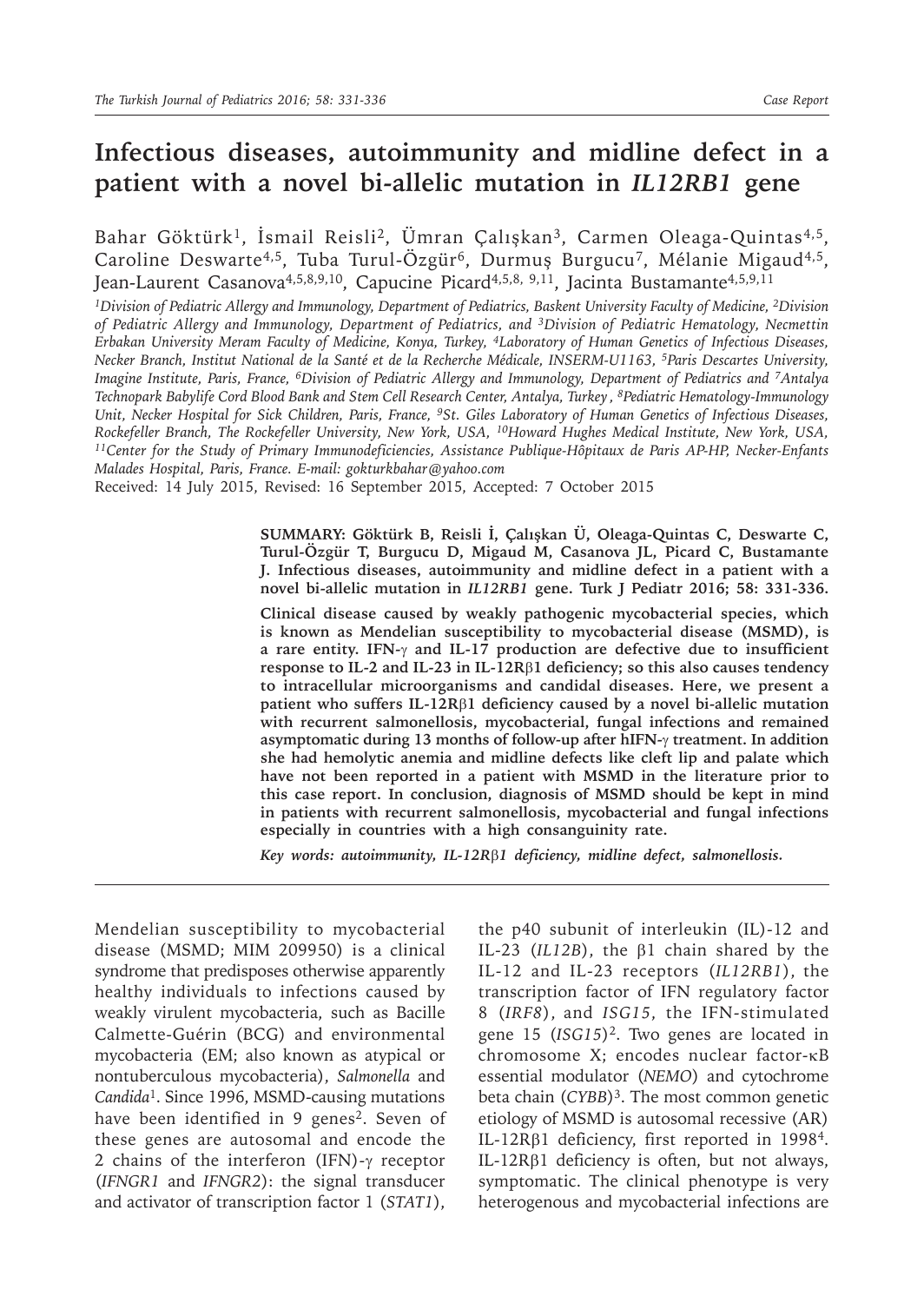

**Fig. 1.** Clinical manifestations. **A.** Facial appearance of the patient after surgery **B.** Appearance of paratracheal lymph nodes



**Fig. 2.** IL-12Rβ1 deficiency. **A.** Pedigree showing the index case, the siblings and both parents; each generation is designated by a roman numeral (I-II), the arrow indicates the proband. **B**. The patient's cells did not produce IFN-γ after PHA+IL12 activation; however normal production of IFN-g is observed upon PMA-Iono activation. **C.** The IL-12Rβ1 expression is absent on PHA-blasts from the patient. **D.** Sanger sequencing of *IL12RB1* mutation causing R211X mutation from patient, siblings and parents



**Fig. 3.** Evaluation of IL-17 pathway. IL-17 percentages and mean fluorescence intensities expressed by CD4+T cells were found to be low both before and after in vitro stimulation by PMA-Iono when compared with the healthy control.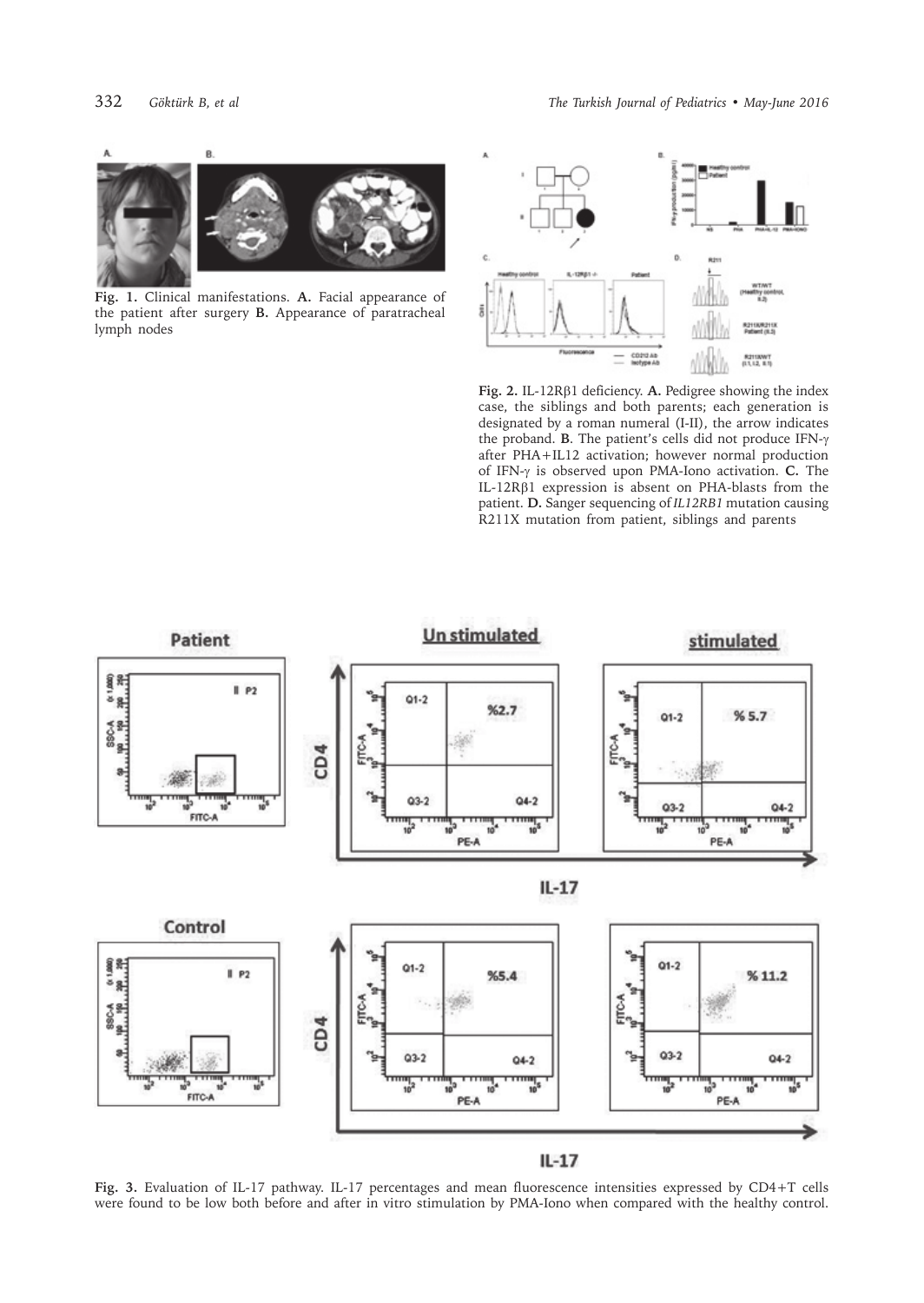| Laboratory parameter                               | Range           | Normal<br>values              | Laboratory Parameter                                 | Range                                   | Normal<br>values |
|----------------------------------------------------|-----------------|-------------------------------|------------------------------------------------------|-----------------------------------------|------------------|
| WBC $\left(\frac{\text{m}}{2}\right)$              | 13,300          | 4,000-10,000                  | $CD3+T$ (%)                                          | 67                                      | $(55-79)$        |
| $Hb$ (g/dl)                                        | 6.7             | 12.1-17.2                     | $CD3+CD4+T$ (%)                                      | 34.5                                    | $(26-49)$        |
| PLT $\left(\frac{\}{{m}}\right)$                   | 375,000         | 150,000-<br>400.000           | $CD3 + CD8 + T$ (%)                                  | 22                                      | $(9-35)$         |
| ANS $\left(\frac{\mu}{3}\right)$                   | 7,200           | 1,500-7,300                   | $CD3+CD4$ -CD8-T $(\%)$                              | 10-28                                   | $< 5\%$          |
| ALS $\left(\frac{\text{m}}{2}\right)$              | 2,800           | 1,000-5,500                   | $CD3+CD4$ -CD8-TCR A/<br>$B + (%)$                   | 0.5                                     | $<$ 2            |
| AES $\frac{\text{ms}}{\text{mm}^3}$                | 790             | 200-600                       | $CD3+TCR$ a/b $(\%)$                                 | 56                                      | $>50\%$          |
| ESR $(mm/h)$                                       | 120             | $0 - 1$                       | $CD3+TCR g/d (%)$                                    | $13 - 34$                               | $< 10\%$         |
| $C-RP$ (mg/L)                                      | 123             | $0 - 5$                       | CD45 RA (%)                                          | 64                                      | $(61-87)$        |
| IgE (IU/ml)                                        | 422-3,660       | < 100                         | CD45 RO (%)                                          | 27.5                                    | $(16-38)$        |
| IgG $(mg/dl)$                                      | 1,500-<br>5,630 | $(776-1, 195)$                | $CD19 + B$ (%)                                       | $6 - 19$                                | $(11-31)$        |
| IgM $(mg/dl)$                                      | 174-398         | $(65-146)$                    | $CD16+56$ (%)                                        | 10                                      | $(5-28)$         |
| IgA $(mg/dl)$                                      | 101-346         | $(54-129)$                    | $HLA-DR$ $(\%)$                                      | 31                                      | $(18-38)$        |
| AntiHBs (mIU/ml)                                   | 79              | >10                           | LBT $(\%)$                                           | 52                                      | > 50             |
| Anti-B (isohemaglutinin<br>titer)                  | 1/8             | <1/10                         | CD25 activation                                      | Normal                                  |                  |
| Direct Coombs test                                 | $+++$           | Negative                      | Neutrophil functions                                 | Normal                                  |                  |
| Reticulocyte (%)                                   | $\overline{7}$  | $0.5 - 2\%$                   | <b>ANA</b>                                           | $-/-/-$                                 |                  |
| Anti-neutrophill,<br>Anti-thyroid antibodies       | negative        | $< 0.5\%$                     | $RF$ ( $IU/mL$ )                                     | 706                                     | $(0-20)$         |
| Procalcitonin (ng/ml)                              | 0.05            | < 0.5                         | Microorganisms detected                              | E. coli,<br>Candida spp.,<br>Salmonella |                  |
| Complement $3 \text{ (g/L)}$<br>Complement 4 (g/L) | 0.79<br>0.160   | $0.55 - 1.2$<br>$0.15 - 0.42$ | IL-17 expression $(\%)$<br>(Unstimulated/stimulated) | group A, EBV<br>2.7/5.7                 | 5.4/11.2         |

**Table I.** Evaluation of the Laboratory Parameters

WBC: white blood cell, Hb: hemoglobin, PLT: platelet, ANS: absolute neutrophil count, ALS: absolute lymphocyte count, AES: absolute eosinophil count, ESR: eryhthrocyte sedimentation rate, C-RP: C reactive protein, LBT: lymphoblastic transformation response to PHA, CD25 activation: CD25 activation of T cells after stimulation with PHA, neutrophil functions: chemotaxis, phagocytosis and respiratory burst, ANA: anti nuclear antibody, RF: rheumatoid factor, IL-17 expression: IL-17 expression basal/after in vitro stimulation by PMA+ionomycin

the most frequent infections. It typically begins in childhood and is lethal in up to a third of patients, particularly in patients with EM disease, and its prognosis seems to improve with age<sup>5</sup>. A majority of the patients suffers also salmonellosis and a 27% of reported patients also develop fungal disease, especially due to Candida<sup>2,6</sup>. The association of IL-12RR1 deficiency with other inherited diseases (due to mutations in other genes), including  $\alpha$ 1antitrypsin deficiency, ataxia-telangiectasia, neurofibromatosis, and thrombophilia has been reported; and this deficiency has also been reported to be associated with other diseases of no known genetic etiology, such as IgA deficiency<sup>2</sup>. Here, we present a case of IL-12Rβ1 deficiency with fungal infection and Salmonellosis associated with other clinical

manifestations, such as autoimmune hemolytic anemia and cleft lip and palate.

### **Case Report**

Patient was born in Turkey in 2005. She was the third child of consanguineous Turkish parents. Her family history was unremarkable including two healthy brothers (Fig. 1 and 2A). She was vaccinated with BCG at age 2 months without secondary effects. She had been operated for cleft palate and lip at 4.5 month-old and 18 months old, respectively (Fig. 1A). At 18 months of age, she had been suffering from recurrent oral moniliasis and lymphadenopathies (LAPs), culture was negative for all microbes, including mycobacteria. At 5 and a half year-old, she was referred for persistent LAPs, long lasting fever and recurrent oral moniliasis. Past history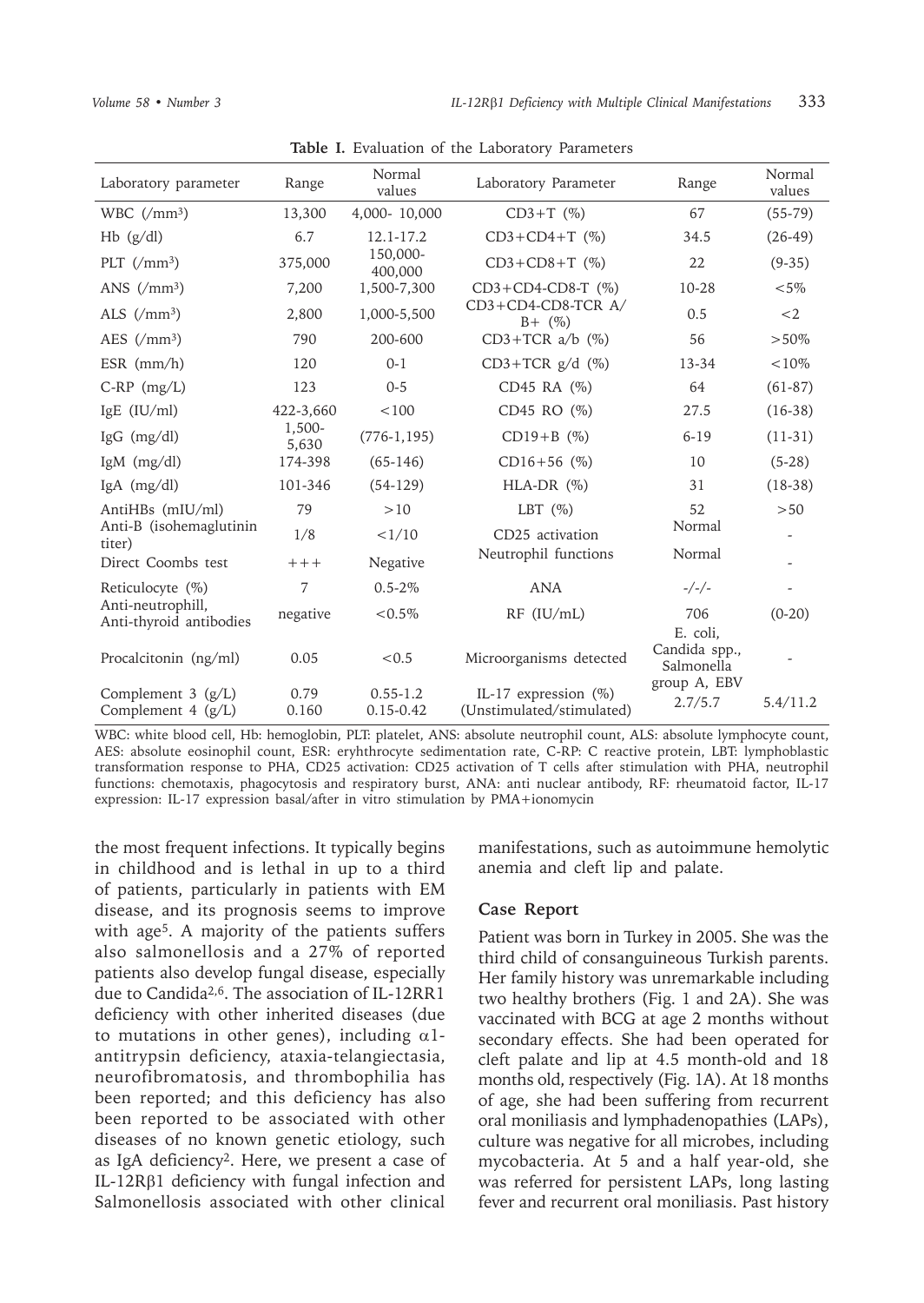revealed demonstration of granulomatous inflammation on pathological examination of excised left axillary LAP (2x2 cm), detection of *E. coli* from the cultures. She received antituberculous treatment including amikacin for two months, rifampicin and isoniasid for 9 months leading to resolution of LAPs despite lack of evidence of tuberculosis. On physical examination, she was a well developed child with oral and vaginal candidiasis, cervical lymph nodes and operation scar of cleft lip and palate seeming otherwise healthy (Fig. 1A). On follow-up, multiple lymph nodes on mediastinal, paraaortic, mesenteric and cervical region and vasculitic rash on lower extremities developed (Fig. 1B). *Salmonella group A* was found on blood, throat and lymph node biopsy cultures. Laboratory examination revealed high eryhthrocyte sedimentation rate (ESR), white blood cells (WBC), C reactive protein (C-RP), IgE and IgG levels, and these values persisted to be high. IgM, IgA and absolute eosinophil counts ranged between normal or high levels. Neutropenia (absolute neutrophil count: 860/ mm<sup>3</sup>) was detected once and anti-neutrophil antibodies were negative. No lymphopenia was detected. Hemoglobin (Hgb) was between 6.7- 10 g/dl with 8% of reticulocytes and positive Coombs test  $(+++)$  suggesting autoimmune hemolytic anemia diagnosis. Phagocytosis, chemotaxis and burst studies were normal. Flow cytometric analysis was normal except high double negative and CD3+TCRγ/δ cells. CD3+CD4-CD8-TCRα/β+ cell ratio was normal (0.5%) which was checked to exclude autoimmune lymphoproliferative syndrome. Gradually CD19+B cells decreased (5.7%) and CD3+CD4-CD8- double negative T cells (28%) and  $CD3+TCR\alpha/\beta+$  cells increased (34%). Antinuclear antibody was negative for 3 times. Rheumatoid factor was 706 IU/mL (0-20). Serologies of EBV EBNA IgG, EBV EBNA IgM, EBV VCA and IgG were positive, salmonella and brucella agglutination, HSV, Parvovirus, CMV, Rubella, and Toxoplasma antibodies were negative, TBC RNA, ARB were negative on gastric lavage during a febrile episode (Table I).

Although autoimmunity was not expected as a classical component of MSMD, the IFN-γ defect was considered to be the probable diagnosis regarding recurrent LAPs with granulomatous inflammation of unknown

etiology, good response to tuberculosis treatment, *Salmonella* infection and non-invasive candidal infectious disease. Activation of peripheral blood mononnuclear cells (PBMCs) by phytohemagglutinin (PHA) in association with IL-12 shows an absence of production of IFN-γ in patient's cells; in contrast, production of IFN-g upon Phorbol 12-myristate 13-acetate/ Ionomycin (PMA-Iono) is similar to the healthy control (Fig. 2B). In addition, T-blasts from the patient did not express IL-12Rβ1 in surface (Fig. 2C). Genetical evaluation by Sanger method revealed a novel homozygous mutation (R211X) in exon 7 in the *IL12RB1* gene (Fig. 2D). Both parents and one brother are heterozygous for this mutation; and a second brother is wild type (Fig. 2D). IL-17 percentages and mean fluorescence intensities expressed by CD4+T cells were found to be low both before and after in vitro stimulation by PMA-Iono when compared with the healthy control as described in patients with IL-12R $\beta$ 1 deficiency (Fig. 3)<sup>7</sup>. On follow-up, she was re-hospitalized due to inguinal lymphadenitis due to *Salmonella* infection. Recombinant hIFN-γ (Imukin) was given at the recommended dosage of 50  $\mu$ g/m<sup>2</sup> by subcutaneous route three times a week. The patient remained asymptomatic during 13 months of follow-up after hIFN-γ treatment. She received prophylaxis with fluconazole.

## **Discussion**

We describe here a patient with salmonellosis, mycobacterial and fungal infections. The patient suffers a IL-12Rβ1 deficiency caused by a novel bi-allelic mutation. In addition she had hemolytic anemia and midline defects like cleft lip and palate. Up to date, these two last components has not been reported in a patient with IL-12Rβ1 deficiency in the literature prior to this case report.

Chronic mucocutaneous candidiasis (CMC) is a striking feature of some immunodeficiencies. Also about 27 % of IL-12p40- and IL-12Rβ1 deficient patients also suffer from mild signs of CMC (but not dermatophytosis), even when not clinically ill from other infections or on antibiotic treatment<sup>2,4,5</sup>. The common defect detected in these diseases seems to be IL-17 deficiency, which causes defective cutaneous antifungal immunity<sup>8</sup>. It has been demonstrated that patients with IL-12Rβ1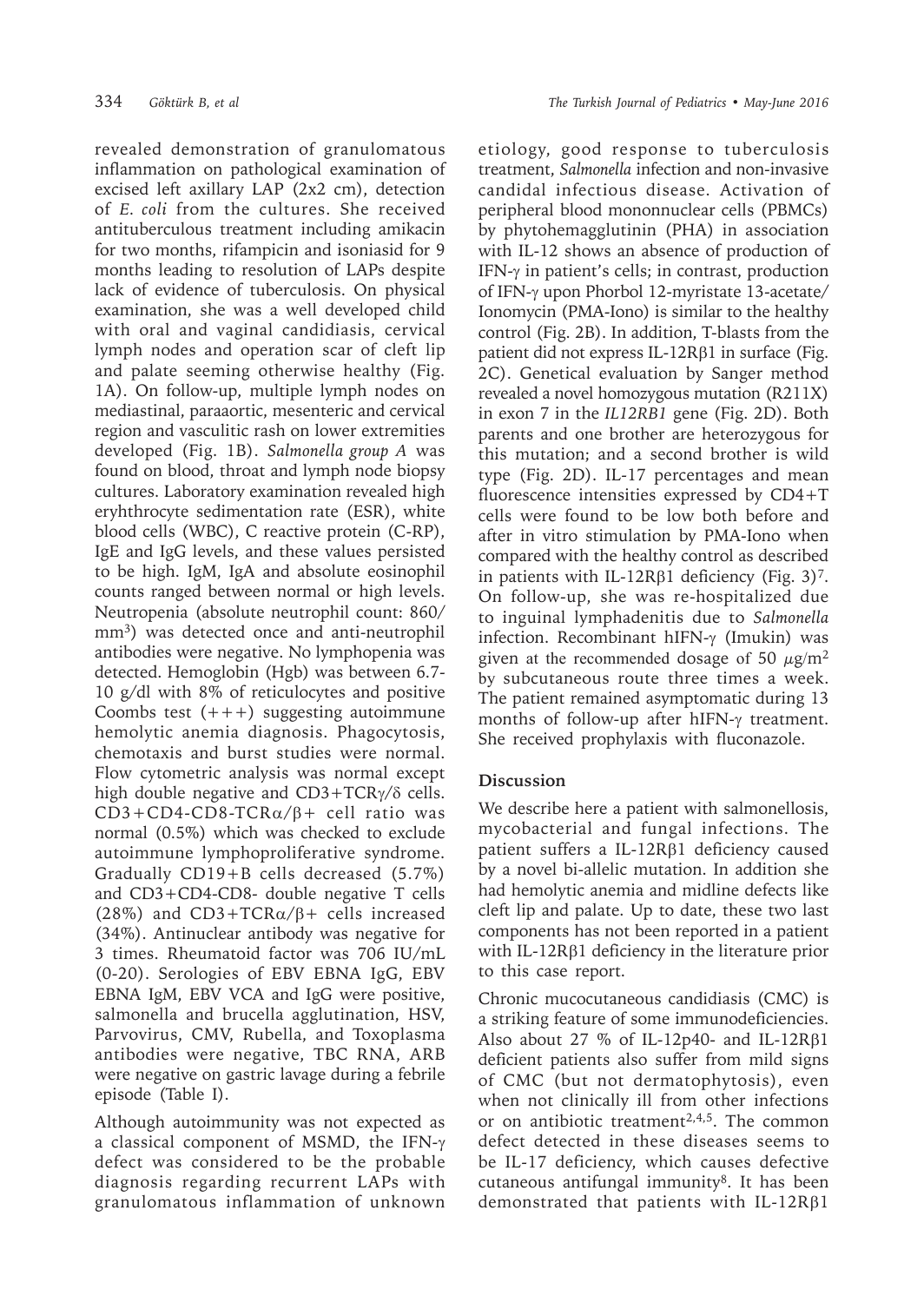deficiency display impaired development of IL-17-producing T cells, although this impairment is less pronounced than that in STAT3-deficient patients<sup>7</sup>. Also, the cells of all patients have an impaired response to IL-12 and IL-23, resulting in the impaired production of IFN-γ and IL-17<sup>5</sup>. The patient described here had oral and vaginal candidiasis since 18 month of age which were responsive to oral fluconazole treatment. She had low IL-17 levels before and after stimulation by PMA-Iono.

Drug induced autoimmune hemolytic anemia due to ciprofloxacin treatment for *Salmonella* infection has been reported<sup>9</sup>. Other than this, an adult patient with anti IFN-γ antibodies was shown to have autoimmune hemolytic anemia during an episode of *Salmonella* infection, but the etiopathogenesis is unknown<sup>10</sup>. Probably *Salmonella* infection contributes in the pathogenesis, like cutaneous leukocytoclastic vasculitis described in few reports of MSMD patients with salmonellosis $11,12,13$ . The cytokine IL-17 is also involved in the pathogenesis of several experimental autoimmune diseases<sup>14</sup>. It was indicated that mechanisms mediated by Th17 could have a role in both T cell- and Ab-mediated autoimmunity. The association of MSMD and autoimmune hemolytic anemia has not been reported in the literature prior to this case report.

Cleft lip and palate are the most common presenting congenital physical defect. The cause of isolated clefting is multiple involving environmental and genetic factors<sup>15</sup>. Up to date, no case report of MSMD with cleft lip or palate has been reported. Midline tongue and palate anomalies which ranged from mild forms to clefts were reported in almost half of the patients with Hyper IgE syndrome (HIES)<sup>16</sup>. These anomalies might indicate a possible developmental fusion defect in patients with HIES. Both IFN-γ production and IL-17 production were found to be low in HIES patients<sup>8</sup>. Sharova *et al*.<sup>17</sup> compared the effects of two different immunostimulators: Freund's complete adjuvant (FCA) and IFN-γ on urethane-induced teratogenesis and they found that both FCA and IFN-γ reduced the severity of clefting in mice. Punareewattana *et al*. <sup>18</sup> previously reported that three diverse immune stimulators, CFA, GM-CSF, and IFN-γ, each significantly reduced the incidence of birth

defects caused by diabetes mellitus. So, IFN-γ deficiency could be related with midline fusion defects. Identification of *IL12RB1* mutation in the patient was made by Sanger method. As the patient was born to a consanguineous family, probably another mutation located in another gene could explain this association. New technologies in genetics, such as exomesequencing or Copy Number variation (CNV) could discover the genetic cause of this defect.

In conclusion; IFN-γ and IL-17 production are defective due to insufficient response to IL-2 and IL-23 in IL-12Rβ1 deficiency; so this causes tendency to intracellular microorganisms and candidal diseases. Our case differs regarding marked oral moniliasis, lymphadenopathies, accompanied by autoimmunity and cleft lip and palate with a novel bi-allelic mutation in the *IL12RB1* gene. Diagnosis of MSMD should be kept in mind in countries in which consanguinity rate is high and BCG vaccine administration is routine in early infancy. Both curative and preventive treatment of IL-12Rβ1 deficiency, based on prolonged courses of antibiotics, exogenous IFN-γ treatment and, in rare cases, surgical resection of affected areas, may influence clinical outcome in these patients.

## **Acknowledgements**

We want to thank Yelena Nemirovskaya, and Lahouari Amar for their administrative support. This research was funded in part by the National Institute of Allergy and Infectious Diseases grant number 5R01AI089970, the National Center for Research Resources and the National Center for Advancing Sciences of the National Institutes of Health grant number 8UL1TR000043, The Rockefeller University, the St. Giles Foundation, Institut National de la Santé et de la Recherche Médicale (INSERM), Paris Descartes University, Laboratoire d'Excellence Integrative Biology of Emerging Infectious Diseases (ANR-10-LABX-62-IBEID) and the French National Research Agency.(ANR) under the "Investments for the future" (grant number ANR-10-IAHU-01).

### **REFERENCES**

1. Casanova JL, Abel L. Genetic dissection of immunity to mycobacteria: the human model. Annu Rev Immunol 2002; 20: 581-620.